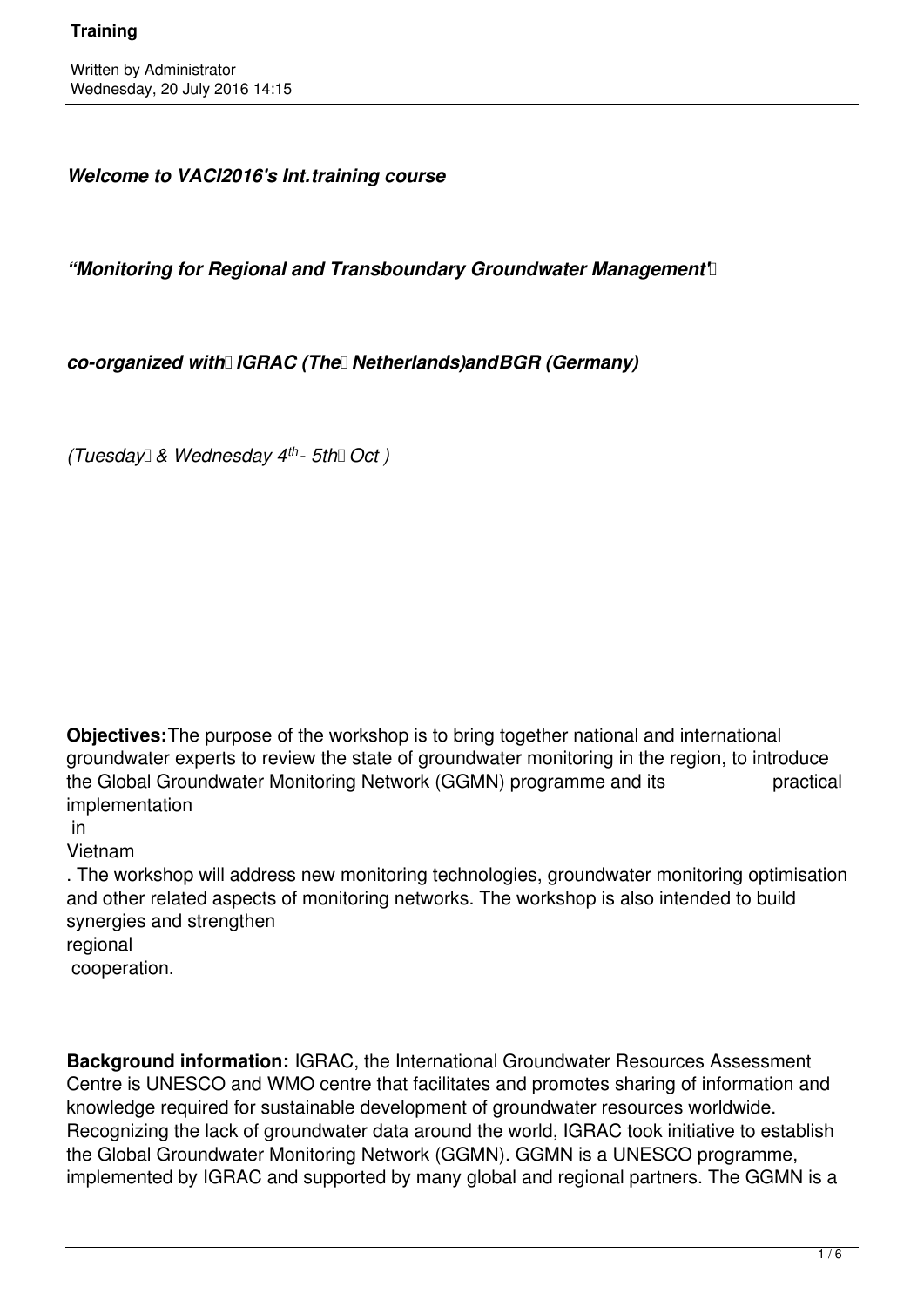Written by Administrator Wednesday, 20 July 2016 14:15

participative, web-based network of networks, set up to improve quality and accessibility of groundwater monitoring information and subsequently our knowledge on the state of groundwater resources. The GGMN consists of a people network and of an interactive portal for storage, processing and dissemination of groundwater data. The national groundwater experts present in the workshop will have the opportunity to acquire an active role in the GGMN People Network and to continue to use the GGMN interactive portal.

**Target participants**: Water planning professionals, managers, technicians of water services, civil engineers, official of public water authorities, researchers, graduated students, etc.

**Language**: English with Vietnamese interpretation

**VENUE:**[] 3<sup>rd</sup> Oct: Almaz Convention Center, Sai Dong, Longbien, Hanoi; 4<sup>th</sup>- 5<sup>th</sup> Oct: NAWAPI's Headquarter, 93/95 Vu Xuan Thieu Street, Long Bien, Hanoi.

# **TENTATIVE AGENDA**

# **Day 1 – Monday 3rd October 2016**

(Technology exposure and networking at VACI2016's Symposium and Exhibition at Almaz Convention Center)

07:45- 08:00 Registration

08:00-17:00 **Attending VACI2016's Symposium & Exhibition**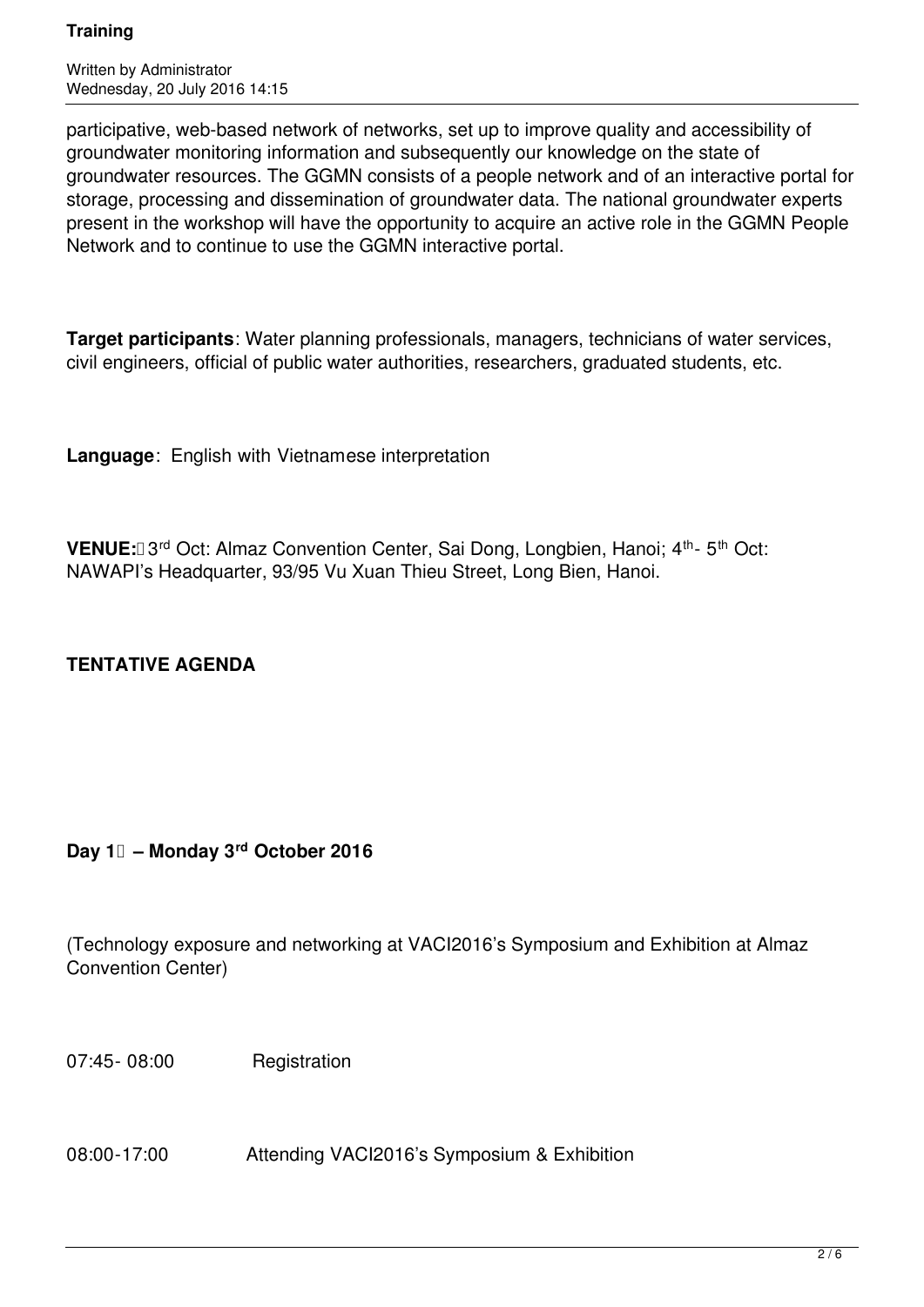## **Day 2 – Tuesday 4th of October**

- 09:00-09:15 **Welcome addresses and opening**
	- *Neno Kukuric, IGRAC*
- 09:15 09:45 **Introduction to the workshop**
	- *Neno Kukuric, IGRAC*
- 09:45 10:30 **Current state of groundwater monitoring in Vietnam**
- 10:30 11:00 Coffee break
- 11:00 11:30 **Global Groundwater Monitoring Network Programme**
	- *Neno Kukuric, IGRAC*

#### 11:30 - 12:30 **Demonstration of the GGMN application**

- *Nienke Ansems, IGRAC*

12:30 - 13:30 Lunch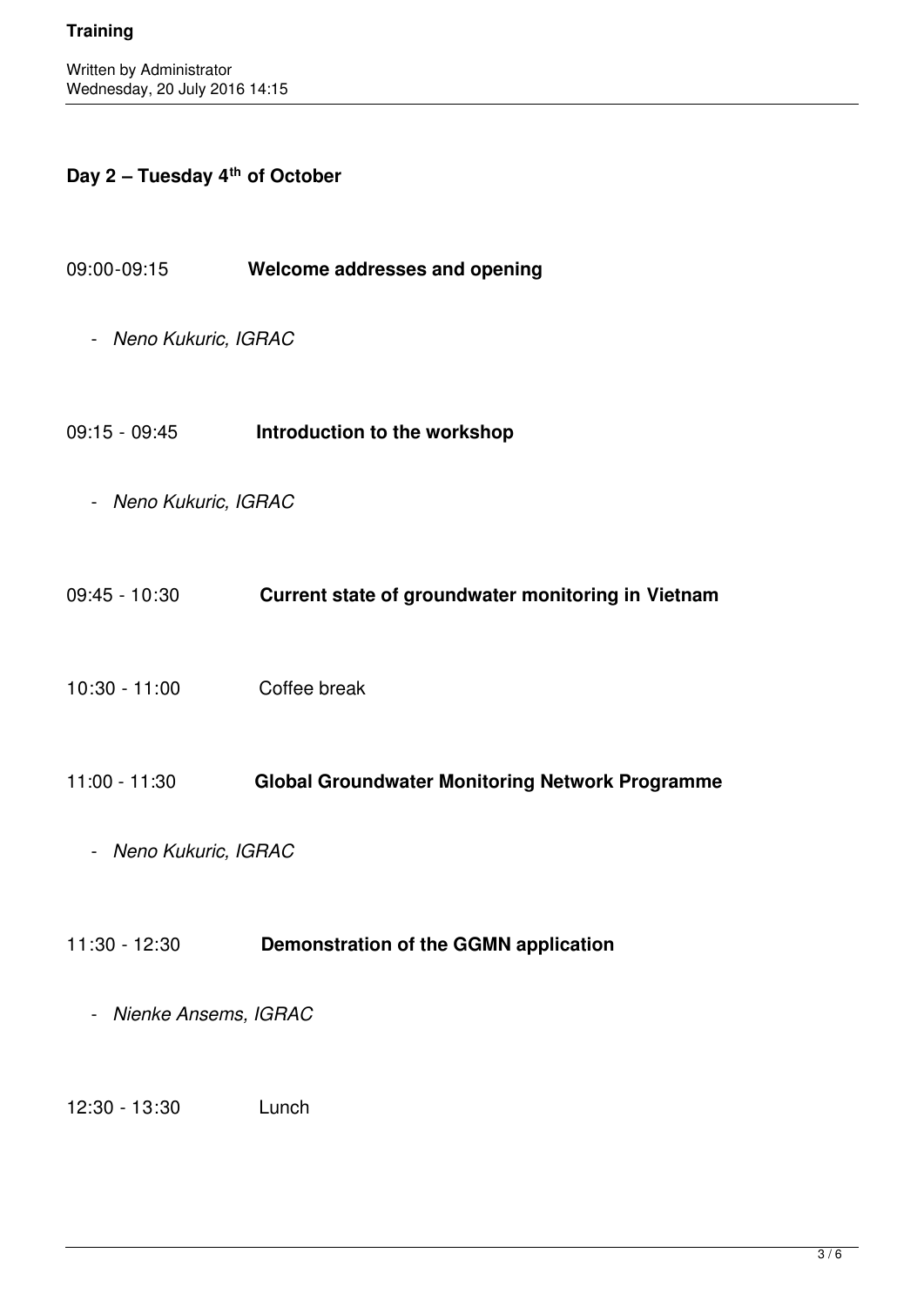13:30- 15:00 **GGMN in practice**

| 15:00 - 15:30                    | Coffee break                                               |
|----------------------------------|------------------------------------------------------------|
| 15:30 - 16:30                    | <b>GGMN in practice</b>                                    |
| 16:30 - 17:00                    | Wrap up of first day                                       |
| Day 3 - Wednesday 5th of October |                                                            |
| 09:00 - 10:30                    | <b>Monitoring for Transboundary Groundwater Management</b> |
| - Neno Kukuric, IGRAC            |                                                            |
| 10:30 - 11:00                    | Coffee break                                               |
| $11:00 - 12:30$                  | World café: GGMN in Southeast Asia                         |
| Discussion groups                |                                                            |
| $12:30 - 13:30$                  | Lunch                                                      |
| 13:30 - 14:30                    | Rolling out the GGMN and the way forward                   |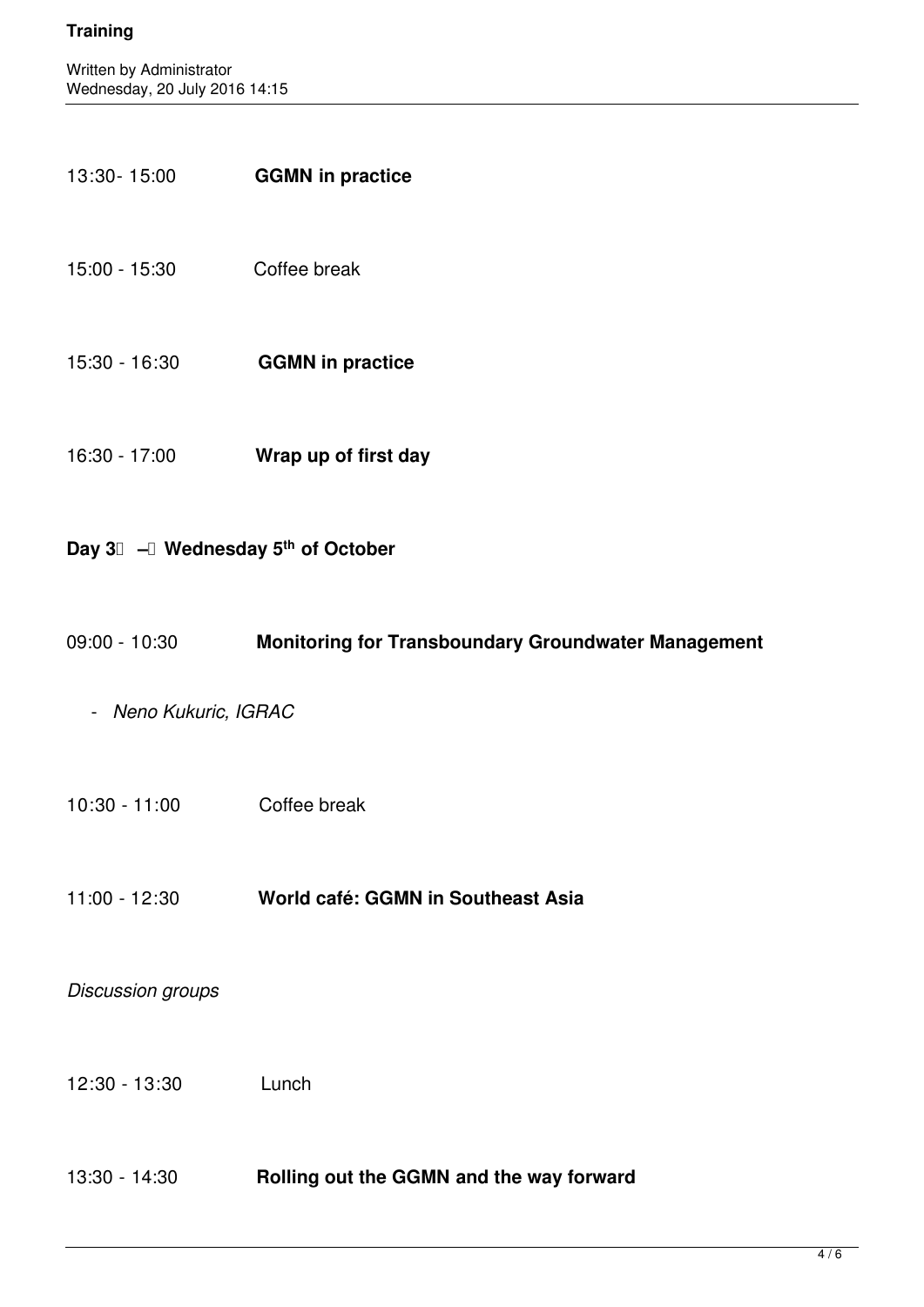- *Nienke Ansems, IGRAC*

14:30 - 15:00 **Wrap up of the workshop and closing remarks**

#### **CERTIFICATE**

Training certificate will be awarded to participants who fulfill all requirement of this international training course.

### **REGISTRATION FEE 1**

Registration fee including access to the course, materials, lunch, tea break & field visit, etc will be offered by VACI with the support of the Global Groundwater Monitoring Network (GGMN) programme

# **ACCOMMODATION**

The accommodation remains the responsibility of the participants during the course.

\*\*\*\*\*\*\*\*\*\*\*\*\*\*\*\*\*\*\*\*\*\*\*\*\*\*\*\*\*\*\*\*\*\*\*\*\*\*\*\*\*\*\*\*\*\*\*\*\*\*\*

**Previous VACI's Int. training courses**